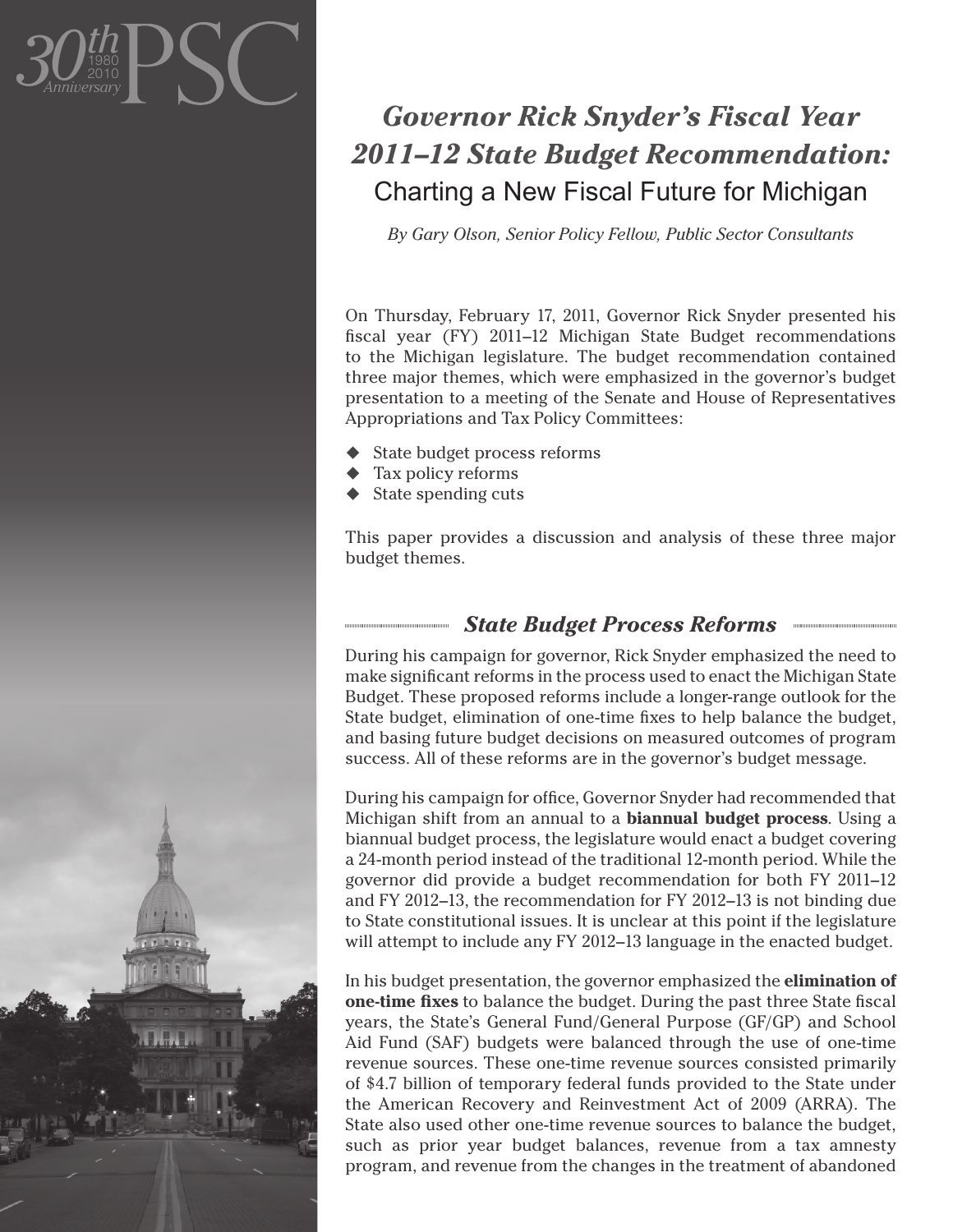bank accounts and other such property that is eventually transferred to the State. The governor's budget recommendation almost entirely eliminates these one-time revenue sources and creates a structural balance between ongoing revenues and appropriations. The only exception involves the FY 2011–12 SAF budget, which features \$411.5 million of one-time revenue associated with a carry-forward balance from FY 2010–11.

The governor's budget recommendation begins the practice of **measuring outcomes** of State programs and expenditures. The budget recommendation for each department and agency has performance measures designed to assess the success of programs. A big question in the future will be how these measures influence upcoming budget decisions.

An example is the performance measure in the Michigan Department of Community Health budget under the substance abuse services program. The measure captures the reduction in substance abuse among clients in State programs. Will funding for substance abuse programs be increased or decreased as a result of changes in the number of clients dealing with substance abuse? An argument can be made that if the number of clients

with substance abuse problems increases, then additional funding is needed. Conversely, some may contend that funding should be reduced because the program is not achieving its stated goal of reducing substance abuse. This type of issue will need to be resolved before performance measures are likely to have any substantial impact on future budget decisions.

The governor's budget recommendation also includes a proposal to the legislature to **change the structure and content of the enacted appropriation bills**. The governor has proposed that the legislature enact only two appropriation bills: a bill for education programs and a bill for all other State programs. The governor is also suggesting that the level of detail in the appropriation bills be reduced by the legislature. Taken together, these budget process proposals will significantly shift power and authority regarding the budget from the legislature to the executive. The number of appropriation bills is less important from a public policy view than the contents of the appropriation bills. It will be up to the legislature to determine the fate of these two budget process reforms. As the former chief fiscal advisor to the Michigan Senate, this author has major doubts as to whether the legislature will agree to these process reforms.

## *Tax Policy Reforms*

Governor Snyder's budget recommendation includes major proposed changes in State tax policy, most prominently a reduction in business taxes to be paid by increases in individual income taxes. The tax reform proposal calls for the elimination of the Michigan Business Tax, the implementation of a 6 percent corporate income tax, and the elimination of numerous exemptions and credits under the State income tax. When fully phased in, the governor's tax reform proposal is close to revenue neutral. According to data in the governor's budget message, during FY 2012–13, when the tax reform proposals are fully implemented, total GF/GP and SAF revenues will increase by \$132.1 million, or 0.7 percent of total estimated GF/GP and SAF revenues.

The policy debate on the governor's tax reform proposal is likely to center on the very **significant shift of the tax burden in Michigan from business to individuals**. A look at the numbers associated with this tax burden shift will help frame this debate. Under current law, during FY 2012–13, individual income taxes will account for 31 percent of total GF/GP and SAF revenues. Under the governor's tax reform proposal, individual income taxes will account for 41 percent of total GF/GP and SAF revenues. This is a 32 percent increase in individual income taxes under the tax reform proposal. On the other hand, during FY 2012–13, revenue from the Michigan Business Tax will account for 11 percent of GF/GP and SAF revenue under current law. If the governor's tax reform proposal is enacted, the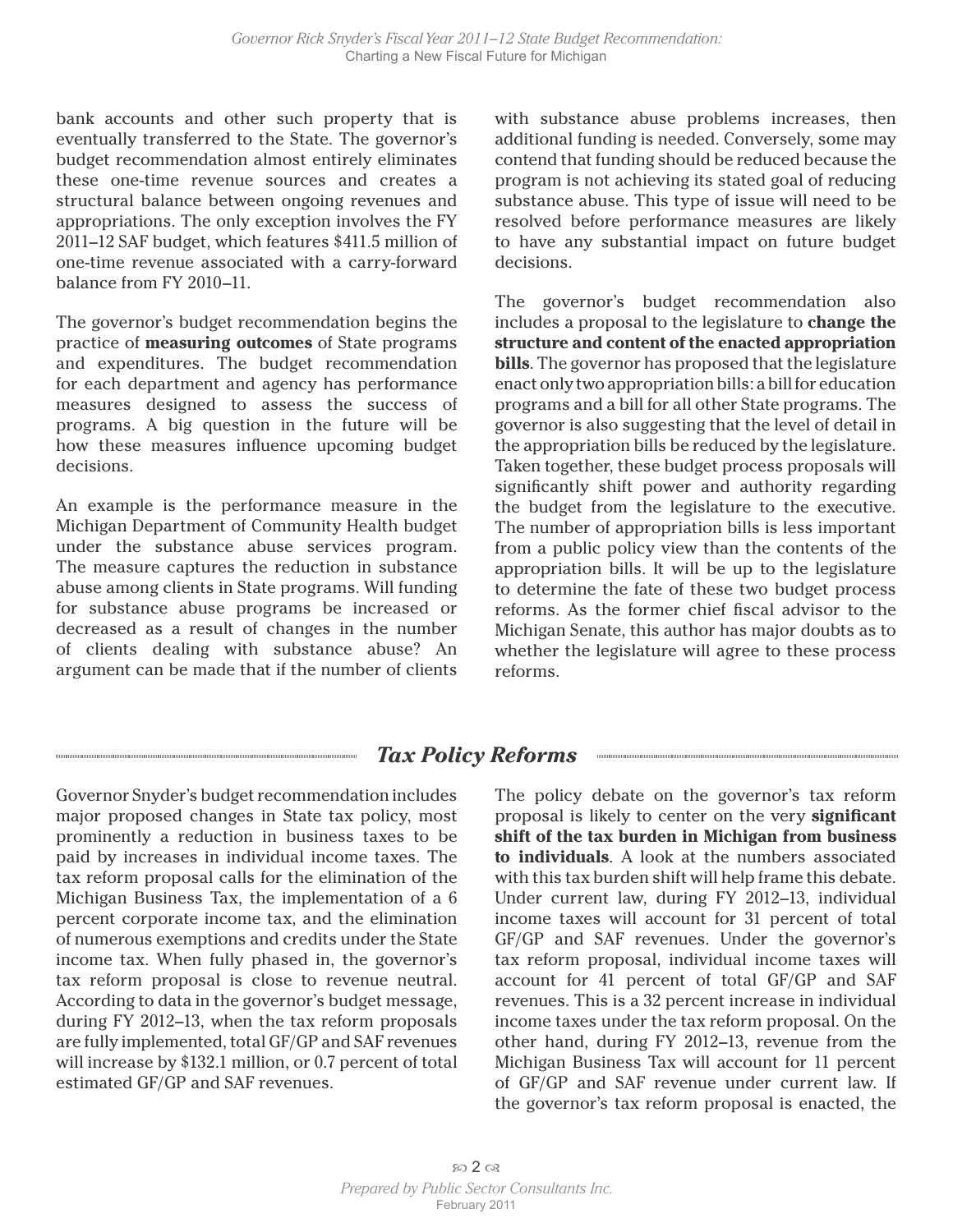net revenue from the proposed corporate income tax and the continuation of previously granted tax breaks under the Michigan Business Tax will equal only 1.6 percent of GF/GP and SAF revenue. This equates to an overall 86 percent drop in business taxes under the tax reform proposal.

The majority of the increases in **individual income taxes** will fall on two groups of taxpayers. First are retirees and senior citizens, many of whom will see significant tax increases from the proposed elimination of the tax treatment of pension incomes and the elimination of other special exemptions for senior citizens. Certain senior citizens will also see a tax increase as a result of the governor's proposal to reduce the level of the homestead property tax credit that the elderly are eligible to claim. The other group most affected is the working poor. The proposal includes the elimination of the earned income tax credit for this group of taxpayers. The public policy debate will center on the business tax reductions to be paid by tax increases on retirees, senior citizens, and the working poor.

The governor's tax reform proposal is developed using the macro-economic assumption that a reduction in State business taxes will increase business activity in the state. While the budget recommendation does not include any economic

estimate of additional economic activity that will result from the business tax reduction, it is important to understand that the State tax burden on business in Michigan has significantly declined over the past decade. At the same time that the Michigan business tax burden has declined, the State has seen a drop in payroll employment of approximately 850,000, a 17 percent decline over the past decade. During FY 1999–2000, major State business taxes equaled 0.99 percent of Michigan personal income. During FY 2009–10, these same State business taxes equaled 0.68 percent of Michigan personal income. In spite of this significant decline in the business tax burden in the state, the economic realities of the past decade suggest that—while the business tax burden does play a role in economic decision making—the link between business tax relief and Michigan's economic activity is tenuous.

The other factor that will have to be considered in the governor's tax reform proposal is the **economic impact of increasing the individual income tax burden** by 32 percent. While businesses will benefit economically from the business tax reductions, certain individuals will see a significant drop in their level of disposable income under the governor's tax reform proposal. This debate in the legislature will be very interesting to follow.

## *State Spending Cuts*

The governor's budget recommendation features significant proposed changes in State appropriations. The budget recommendation includes major funding reductions for the following: public universities, aid to local governments through the revenue sharing program, aid to K–12 local school districts, and State employee compensation.

The governor's budget includes a 15 percent reduction (\$222.1 million) in operational appropriations to the state's 15 **public universities**. While operational funding for universities has been reduced during several fiscal years in the past decade, this recommendation represents the largest percentage reduction in higher education operational funding in recent history. The budget recommendation also

includes the appropriation of \$83 million in funding that will be released to universities if the governing boards of the universities agree to restrain FY 2011– 12 tuition increases to 7.1 percent or less. While a 7.1 percent increase in tuition for Michigan students may seem relatively modest in light of a 15 percent reduction in State appropriations for universities, the parents paying tuition bills will not likely call a 7.1 percent increase in tuition a restrained increase.

The governor's budget includes a proposal to eliminate **statutory revenue sharing payments** to cities, villages, and townships and a 34 percent reduction in the level of statutory revenue sharing payments to counties. These proposed appropriation reductions will total \$344 million. The